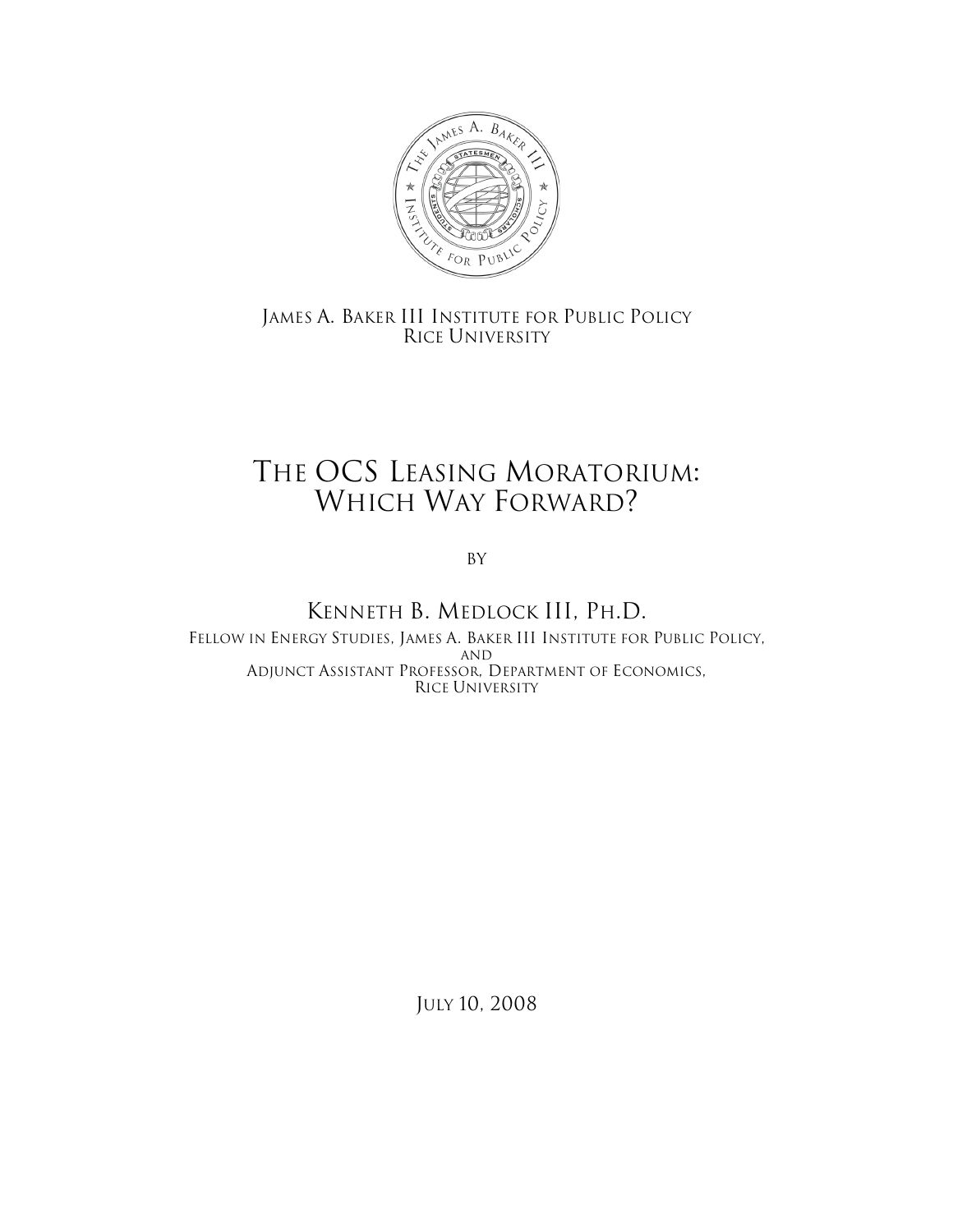THE FOLLOWING OPINION PIECE WAS WRITTEN BY A RESEARCHER, FELLOW OR SCHOLAR. THE RESEARCH AND VIEWS EXPRESSED IN THIS OPINION PIECE ARE THOSE OF THE INDIVIDUAL(S), AND DO NOT NECESSARILY REPRESENT THE VIEWS OF THE JAMES A. BAKER III INSTITUTE FOR PUBLIC POLICY.

© 2008 BY THE JAMES A. BAKER III INSTITUTE FOR PUBLIC POLICY OF RICE UNIVERSITY

THIS MATERIAL MAY BE QUOTED OR REPRODUCED WITHOUT PRIOR PERMISSION, PROVIDED APPROPRIATE CREDIT IS GIVEN TO THE AUTHOR AND THE JAMES A. BAKER III INSTITUTE FOR PUBLIC POLICY.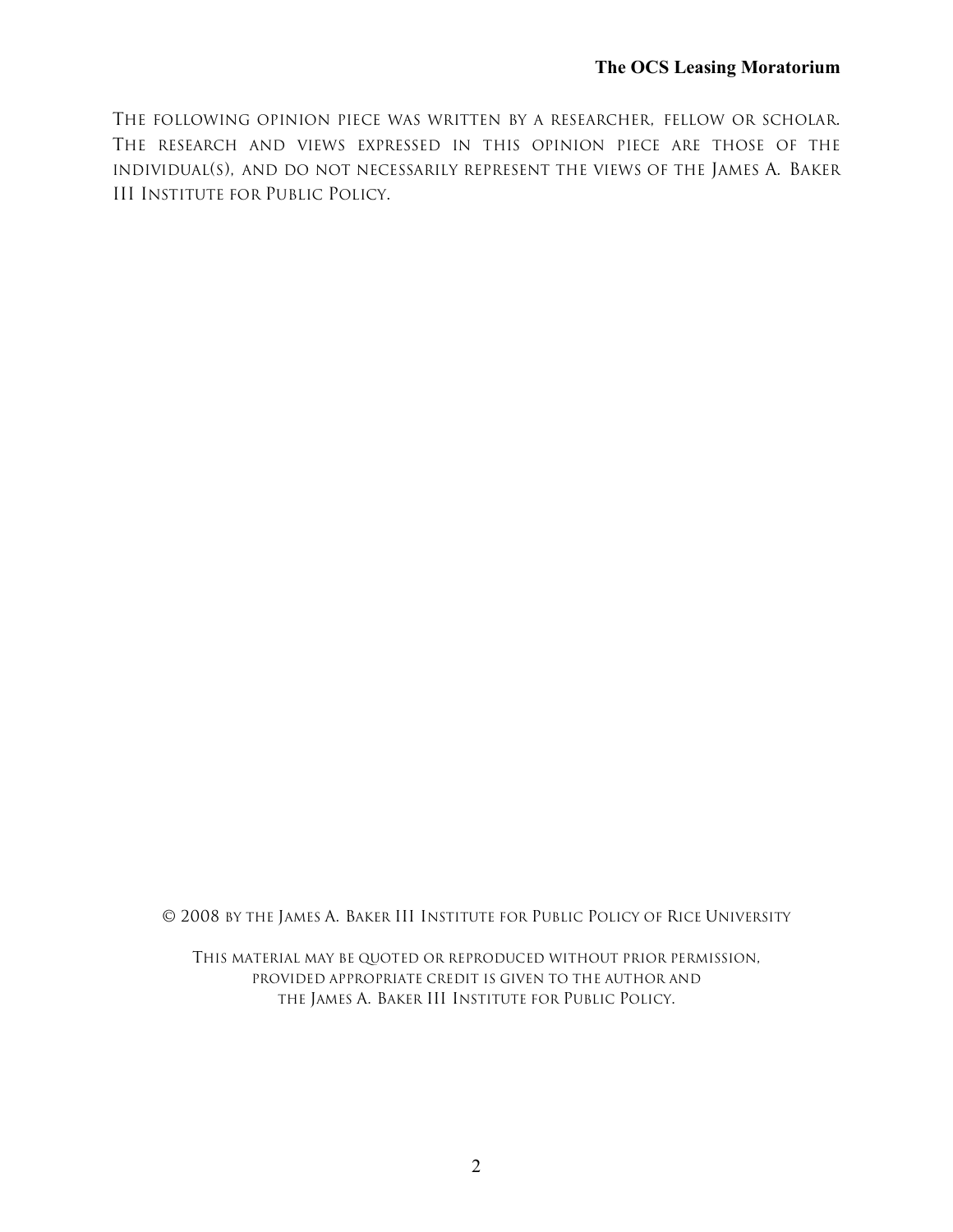As the price of gasoline reaches unprecedented highs, Americans have begun to actively think about ways to lower fuel prices. Recent government statistics indicate 2007 saw the largest yearon-year decline in miles driven since the late 1970s, and the recent flood of sport utility vehicles (SUVs) into the used car market is a testament to people altering their choices regarding fuel efficiency. In addition, consumers are looking to government to provide some sort of relief.

Record-high crude oil prices are the primary reason for record-high gasoline prices, and a confluence of factors is responsible for the recent run-up in crude oil prices. One important factor behind the strength of oil prices is the expectation of inadequate future oil supply. This has led to a debate regarding the removal of drilling access restrictions in the U.S. Outer Continental Shelf  $(OCS).<sup>1</sup>$ 

According to an assessment by the U.S. Department of the Interior's Minerals Management Service (MMS), the OCS in the Lower 48 currently under leasing moratorium holds a mean estimate of 19 billion barrels of technically recoverable oil.<sup>2</sup> This has led some to claim that opening the OCS will not significantly improve the energy situation because 19 billion barrels would sustain only about 2 years of current U.S. consumption. But, a more appropriate way to consider the issue is that if the OCS could provide additional production of 1 million barrels per day (b/d) of oil, our Persian Gulf imports could be reduced by up to 40 percent. At 1 million b/d, 19 billion barrels would last about 50 years.

Of course, opening the OCS will not likely have an immediate impact on oil prices because of the time necessary to organize lease sales and to develop supply delivery infrastructure. However, once development progresses, the expected growth in supply would eventually influence market prices. Thus, opening the OCS should be viewed as a relevant part of a larger strategy encompassing a portfolio of options aimed at easing prices over time.

Lifting the current moratorium in the OCS would also provide the benefit of access to almost 80 trillion cubic feet of technically recoverable natural gas. A recent study by the Baker Institute indicates that removing restrictions on resource development in the OCS has substantial implications for future U.S. liquefied natural gas (LNG) import dependence.<sup>3</sup> This is particularly salient since natural gas is becoming an increasingly important fuel in power generation, and,

<sup>&</sup>lt;sup>1</sup> See the appendix of this article for more on those areas under the leasing moratorium.<br><sup>2</sup> It is worth noting that the MMS assessment was ordered by Congress with the passage of the Energy Policy Act in 2005, and the

<sup>&</sup>lt;sup>2005</sup>, and the finality and K.B. Medlock III, "North American Security of Gas Supply in a Global Market" (2007). Working paper available at http://www.rice.edu/energy/publications/naturalgas\_na.html.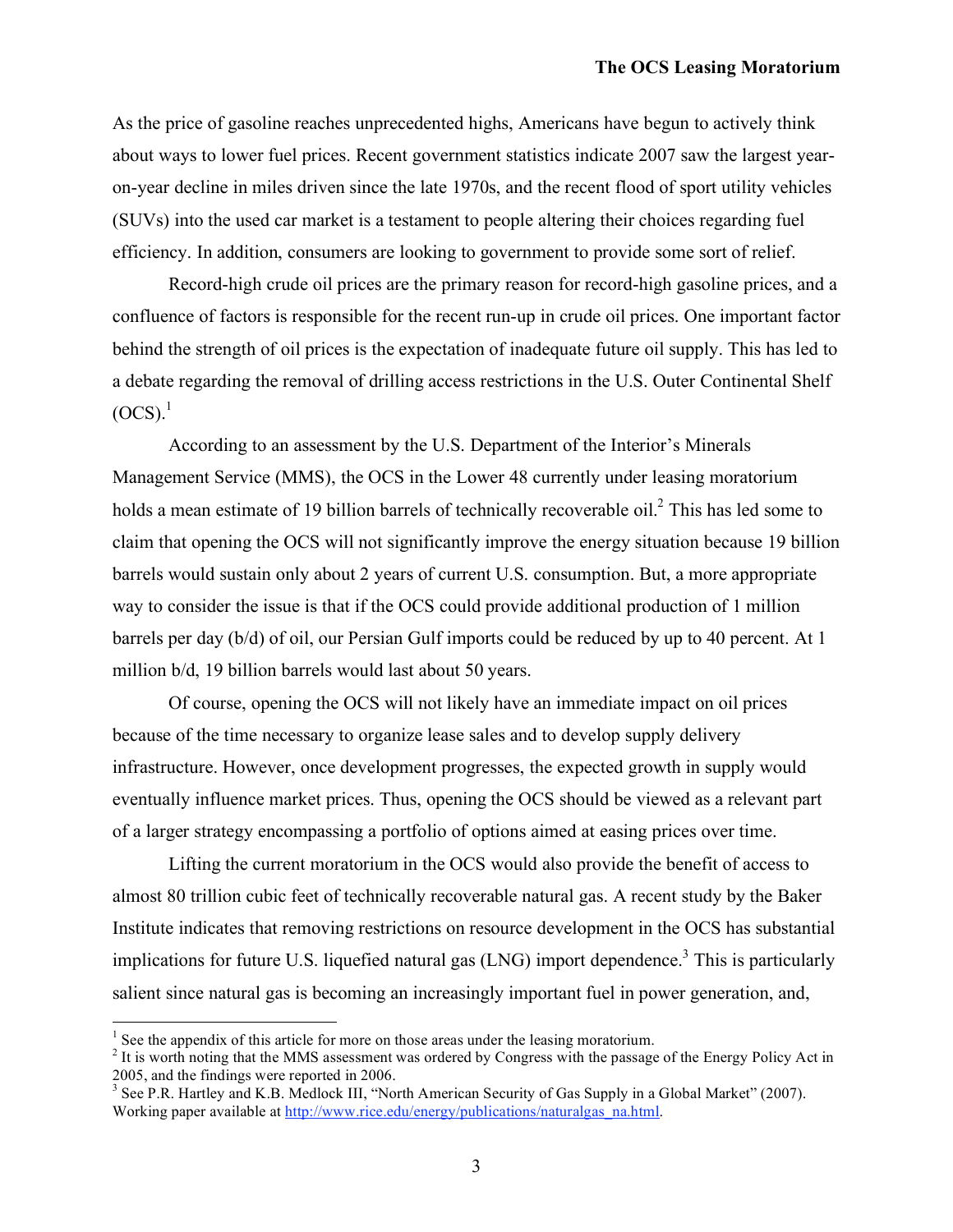given concerns about carbon emissions, many studies predict this trend to accelerate in the next decade or so.<sup>4</sup> Thus, lifting the current moratorium in the OCS has potentially strong energy security implications as it could impact the transportation sector, industry and power generation.

The MMS reports more than 4,000 active platforms in the OCS areas of the Western and Central Gulf of Mexico. In fact, this activity accounts for about one-third of our nation's oil supply and a quarter of our natural gas. Even so, oil companies hold undeveloped leases in these areas, so it has been argued that new areas of the OCS should not be opened. This is not a wellreasoned thesis. To begin with, some areas currently under moratorium may contain better targets for oil and gas exploration, so opening them would ultimately provide more supply than if companies were limited to drilling on existing leases. In those areas where leases are currently held, oil company assessment of the acreage may not indicate commercial quantities of oil and gas, meaning the lease will remain undeveloped. In other cases, leased acreage may be currently under study, but drilling, which may happen eventually, has not yet begun. If oil companies were hoarding leased acreage, as has been claimed by some, they would be heavily penalized by shareholders for paying for unused leases, not realizing reserve appreciation and failing to identify drilling opportunities.

The most vehement objection to opening the areas currently off-limits in the OCS is made on environmental grounds. But, according to the MMS, the offshore drilling industry is one of the safest in the United States.

"A recent study by the National Academy of Sciences reports that in the last 15 years there were zero platform spills greater than 1,000 barrels. Compared to worldwide tanker spill rates, outer continental shelf operations are more than five times safer. Imports present an environmental risk of spills about 13 times greater than domestic production. In fact, annual natural seeps account for 150–175 times more oil in the ocean than OCS oil and gas operations."<sup>5</sup>

Given the fact that tanker spill rates are higher than platform spill rates, by encouraging more imports through restricting domestic production, we are in fact utilizing a more environmentally damaging option.

<sup>&</sup>lt;sup>4</sup> Note that widespread adoption of electric vehicles, as has been proposed, would further increase natural gas demand for power generation. Certainly nuclear, wind and other renewables can play a role in the longer term, but natural gas is the fuel likely to bridge the gap from today to tomorrow.<br><sup>5</sup> Excerpt from the MMS Web page, "5-Year OCS Leasing Program" (http://www.mms.gov/5-

year/WhatIs5YearProgram.htm).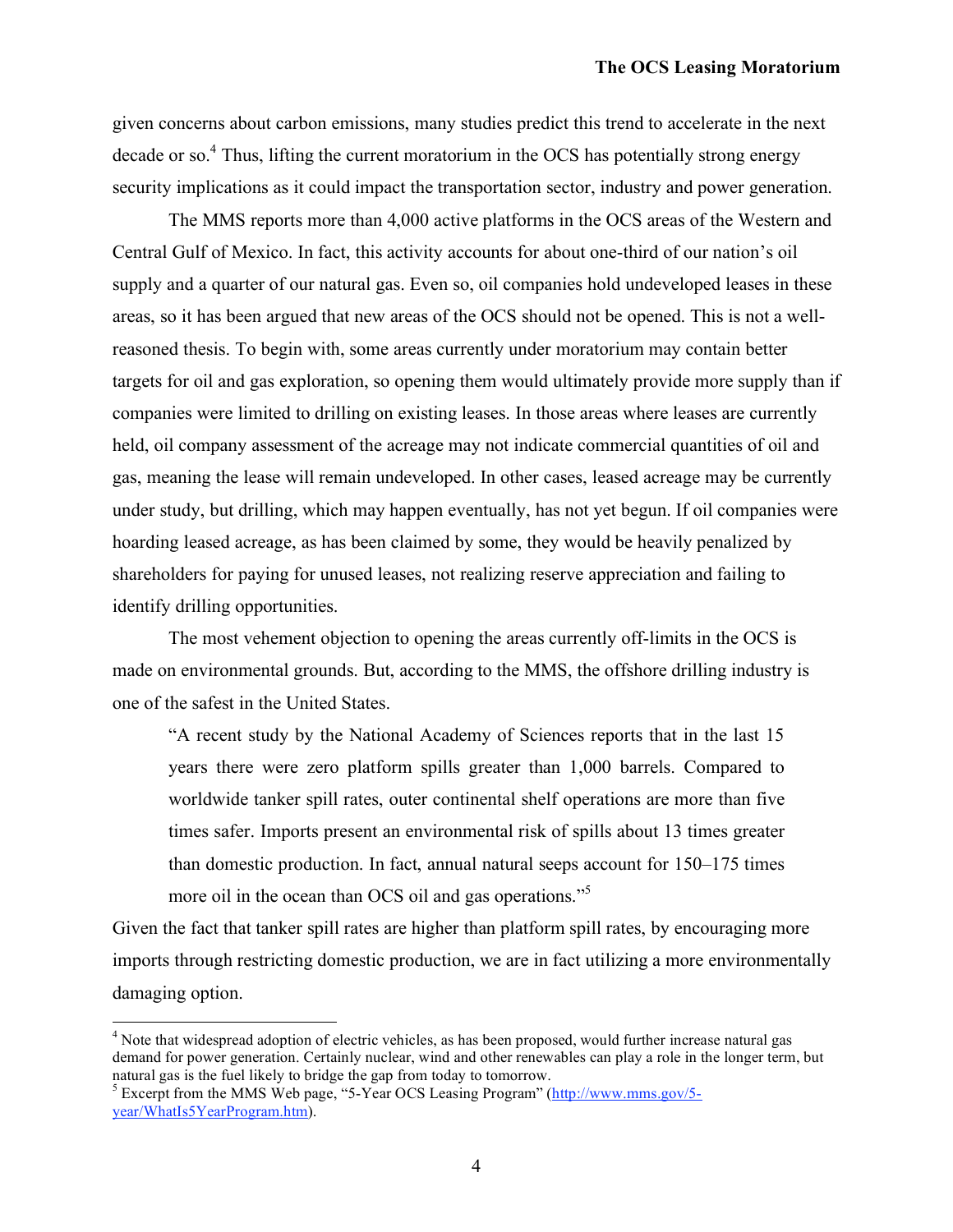The record of the oil industry in the OCS is quite astounding, especially when one considers its success despite the challenges presented by hurricanes. Nevertheless, oversight by the MMS, as required by the OCS Lands Act, must be diligently maintained to ensure that the offshore record remain outstanding.

Another objection to increased offshore drilling is that opening the OCS will only further our nation's "addiction to oil." Ultimately, oil is a finite resource, so it is feasible that lifting access restrictions will provide oil today but also push current problems onto future generations. Thus, development of new oil supplies should be considered an interim step that is part of a larger strategy designed to move us toward an economy that is not so dependent on oil and gas.

One option would be to earmark royalties from all new OCS developments into a fund that is explicitly for research and development (R&D) in alternative energy. The OCS resources then could serve as a bridge to a new energy future. As a nation with a substantial vested interest in matters of energy security, we greatly underinvest in energy research. Royalties from new drilling could provide much-needed funding for R&D.

But again, it is important to reiterate that lifting the moratorium in the OCS is only one part of a portfolio of options that should be pursued. We must develop a diversified, comprehensive energy strategy that encompasses many options, including drilling, conservation, efficiency and alternative energy.